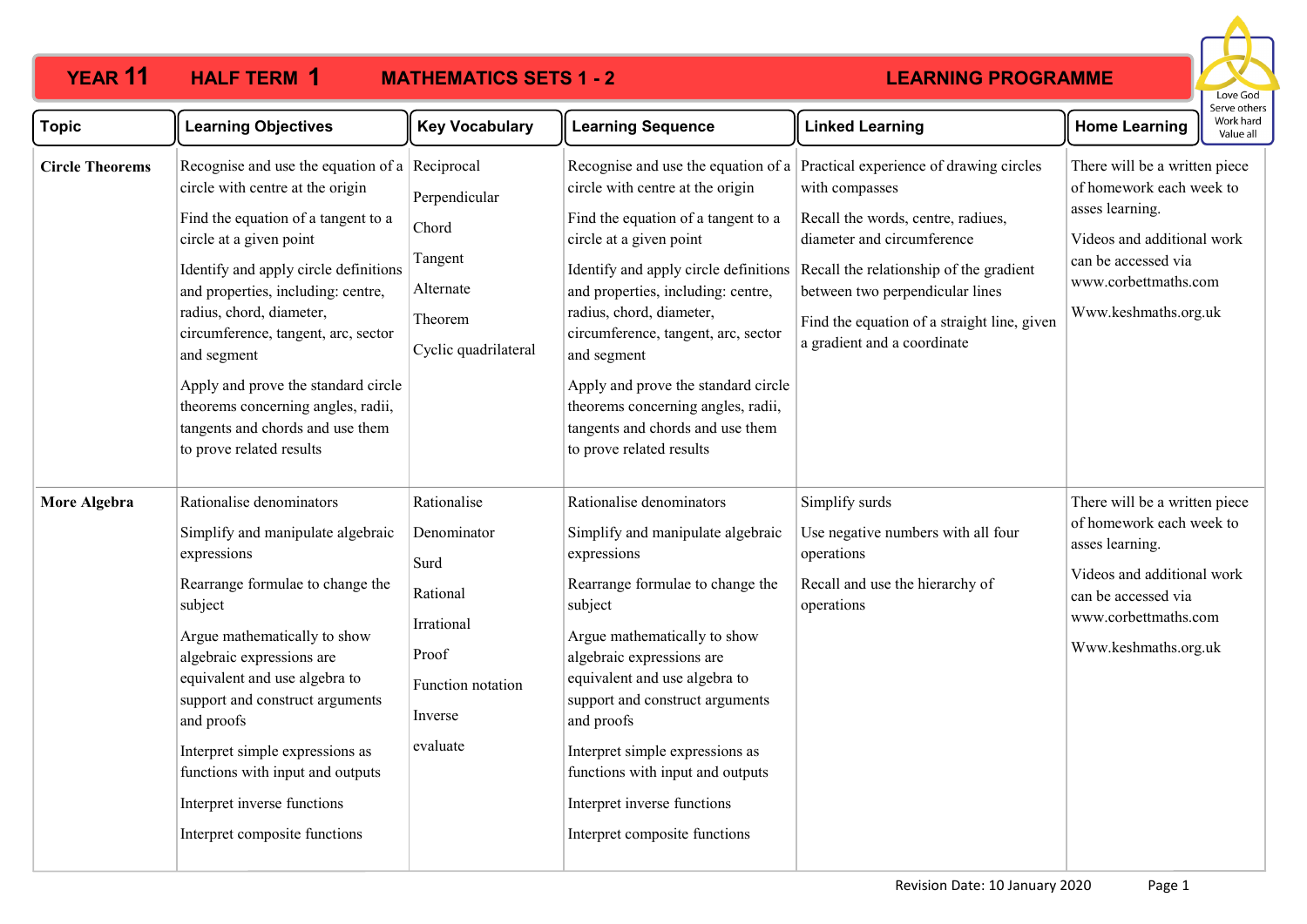## **YEAR 11 HALF TERM 2 MATHEMATICS SETS 1 - 2**

## **LEARNING PROGRAMME**



| <b>Topic</b>                          | <b>Learning Objectives</b>                                                                                                                                                                                                                                                                                                                                                                                                                                                                                                | <b>Key Vocabulary</b>                                                                                              | <b>Learning Sequence</b>                                                                                                                                                                                                                                                                                                                                                                                                                                                                                                  | <b>Linked Learning</b>                                                                                                                                                                                                                                             | <b>Home Learning</b>                                                                                                                                                              | וסו עם טנו וכו :<br>Work hard<br>Value all |
|---------------------------------------|---------------------------------------------------------------------------------------------------------------------------------------------------------------------------------------------------------------------------------------------------------------------------------------------------------------------------------------------------------------------------------------------------------------------------------------------------------------------------------------------------------------------------|--------------------------------------------------------------------------------------------------------------------|---------------------------------------------------------------------------------------------------------------------------------------------------------------------------------------------------------------------------------------------------------------------------------------------------------------------------------------------------------------------------------------------------------------------------------------------------------------------------------------------------------------------------|--------------------------------------------------------------------------------------------------------------------------------------------------------------------------------------------------------------------------------------------------------------------|-----------------------------------------------------------------------------------------------------------------------------------------------------------------------------------|--------------------------------------------|
| <b>Vectors and</b><br>geometric proof | To be able to Apply addition and<br>subtraction of vectors,<br>multiplication of vectors by a scalar<br>and diagrammatic and column<br>representations of vectors<br>Use vectors to construct geometric<br>arguments and proof                                                                                                                                                                                                                                                                                            | Vector<br>Direction<br>Magnitude<br>Scalar<br>Multiple<br>Parallel<br>Collinear<br>Proof<br>Ratio<br>Column vector | To be able to Apply addition and<br>subtraction of vectors,<br>multiplication of vectors by a scalar<br>and diagrammatic and column<br>representations of vectors<br>Use vectors to construct geometric<br>arguments and proof                                                                                                                                                                                                                                                                                            | Use vectors to describe translations<br>Pythagoras' theorem<br>Properties of triangles and quadrilaterals                                                                                                                                                          | There will be a written piece<br>of homework each week to<br>asses learning.<br>Videos and additional work<br>can be accessed via<br>www.corbettmaths.com<br>Www.keshmaths.org.uk |                                            |
| <b>Proportion and</b><br>graphs       | Interpret simple expressions as<br>functions with inputs and outputs<br>Recognise, plot, sketch and<br>interpret graphs of reciprocal and<br>exponential functions<br>Calculate or estimate gradients of<br>graphs and areas under graphs<br>Work fluently with real life graphs<br>involving speed, distance, time and<br>velocity<br>Solve problems involving direct<br>and inverse proportion including<br>graphical and algebraic<br>representations<br>Calculate and Interpret the gradient<br>at a point on a curve | Reciprocal<br>Linear<br>Gradient<br>Exponential<br>Functions<br>Direct<br>Indirect<br>Proportion<br>Velocity       | Interpret simple expressions as<br>functions with inputs and outputs<br>Recognise, plot, sketch and<br>interpret graphs of reciprocal and<br>exponential functions<br>Calculate or estimate gradients of<br>graphs and areas under graphs<br>Work fluently with real life graphs<br>involving speed, distance, time and<br>velocity<br>Solve problems involving direct<br>and inverse proportion including<br>graphical and algebraic<br>representations<br>Calculate and Interpret the gradient<br>at a point on a curve | Draw linear and quadratic graphs<br>Calculate the gradient of a linear function<br>between two points<br>Recall transformations of trigonometric<br>functions<br>Knowledge of writing statements of<br>direct proportion and forming an equation<br>to find values | There will be a written piece<br>of homework each week to<br>asses learning.<br>Videos and additional work<br>can be accessed via<br>www.corbettmaths.com<br>Www.keshmaths.org.uk |                                            |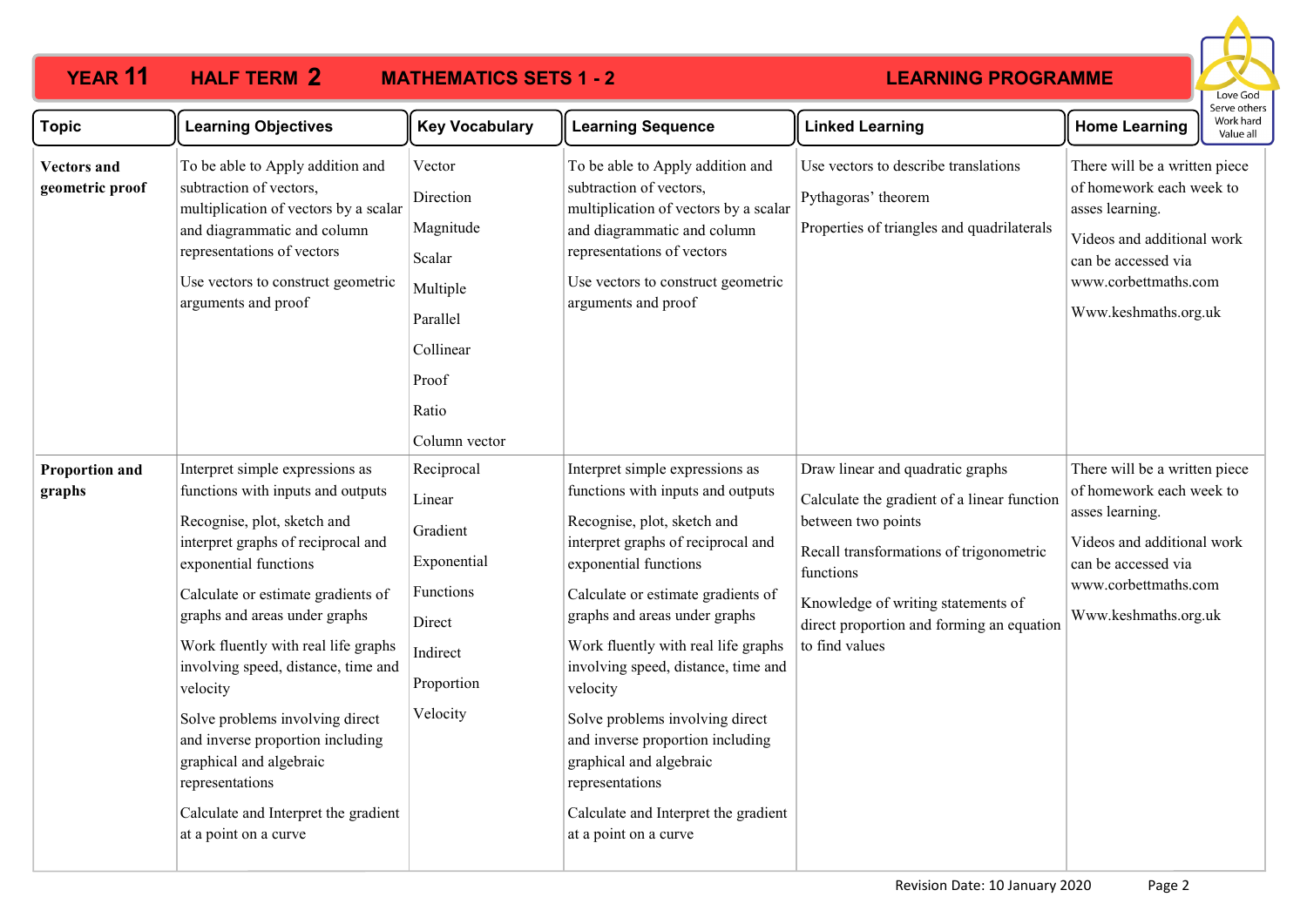| <b>YEAR 11</b>  | <b>HALF TERM 3</b>                                                                                                   | <b>MATHEMATICS SETS 1 - 2</b>                                            |                                                                                                                                                 | <b>LEARNING PROGRAMME</b>                                                                         |                                                                                    | Love God                               |
|-----------------|----------------------------------------------------------------------------------------------------------------------|--------------------------------------------------------------------------|-------------------------------------------------------------------------------------------------------------------------------------------------|---------------------------------------------------------------------------------------------------|------------------------------------------------------------------------------------|----------------------------------------|
| <b>Topic</b>    | <b>Learning Objectives</b>                                                                                           | <b>Key Vocabulary</b>                                                    | <b>Learning Sequence</b>                                                                                                                        | <b>Linked Learning</b>                                                                            | <b>Home Learning</b>                                                               | Serve others<br>Work hard<br>Value all |
| <b>Revision</b> | To improve upon areas of weakness<br>identified through assessments for<br>learning in lesson and students<br>mocks. | Vocabulary will vary<br>dependent upon<br>identified by class<br>teacher | Lessons will be set by the teacher<br>following analysis of student mock<br>data to improve upon areas of<br>weakness identified for the class. | Linked learning will vary dependent upon Homework will be tailored<br>identified by class teacher | towards the weaknesses of the<br>students in the class to further<br>aid progress. |                                        |
|                 |                                                                                                                      |                                                                          |                                                                                                                                                 |                                                                                                   |                                                                                    |                                        |
|                 |                                                                                                                      |                                                                          |                                                                                                                                                 |                                                                                                   |                                                                                    |                                        |
|                 |                                                                                                                      |                                                                          |                                                                                                                                                 |                                                                                                   |                                                                                    |                                        |
|                 |                                                                                                                      |                                                                          |                                                                                                                                                 |                                                                                                   |                                                                                    |                                        |
|                 |                                                                                                                      |                                                                          |                                                                                                                                                 |                                                                                                   |                                                                                    |                                        |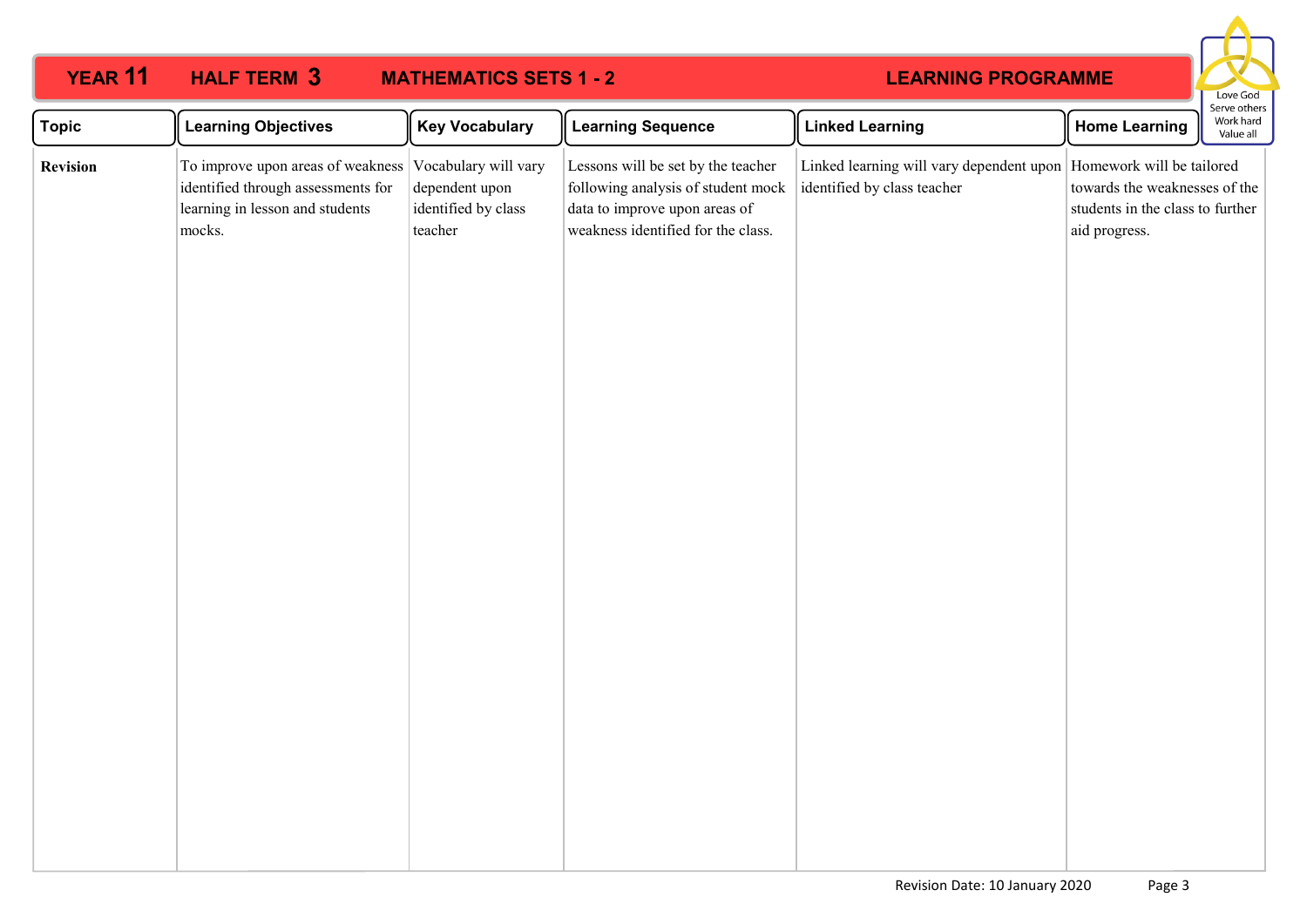| <b>YEAR 11</b>  | <b>HALF TERM 4</b>                                                                                                   | <b>MATHEMATICS SETS 1 - 2</b>                                            |                                                                                                                                                 | <b>LEARNING PROGRAMME</b>                                                                           |                                                                                    | Love God                               |
|-----------------|----------------------------------------------------------------------------------------------------------------------|--------------------------------------------------------------------------|-------------------------------------------------------------------------------------------------------------------------------------------------|-----------------------------------------------------------------------------------------------------|------------------------------------------------------------------------------------|----------------------------------------|
| <b>Topic</b>    | <b>Learning Objectives</b>                                                                                           | <b>Key Vocabulary</b>                                                    | <b>Learning Sequence</b>                                                                                                                        | <b>Linked Learning</b>                                                                              | <b>Home Learning</b>                                                               | Serve others<br>Work hard<br>Value all |
| <b>Revision</b> | To improve upon areas of weakness<br>identified through assessments for<br>learning in lesson and students<br>mocks. | Vocabulary will vary<br>dependent upon<br>identified by class<br>teacher | Lessons will be set by the teacher<br>following analysis of student mock<br>data to improve upon areas of<br>weakness identified for the class. | Linked learning will vary dependent upon   Homework will be tailored<br>identified by class teacher | towards the weaknesses of the<br>students in the class to further<br>aid progress. |                                        |
|                 |                                                                                                                      |                                                                          |                                                                                                                                                 |                                                                                                     |                                                                                    |                                        |
|                 |                                                                                                                      |                                                                          |                                                                                                                                                 |                                                                                                     |                                                                                    |                                        |
|                 |                                                                                                                      |                                                                          |                                                                                                                                                 |                                                                                                     |                                                                                    |                                        |
|                 |                                                                                                                      |                                                                          |                                                                                                                                                 |                                                                                                     |                                                                                    |                                        |
|                 |                                                                                                                      |                                                                          |                                                                                                                                                 |                                                                                                     |                                                                                    |                                        |